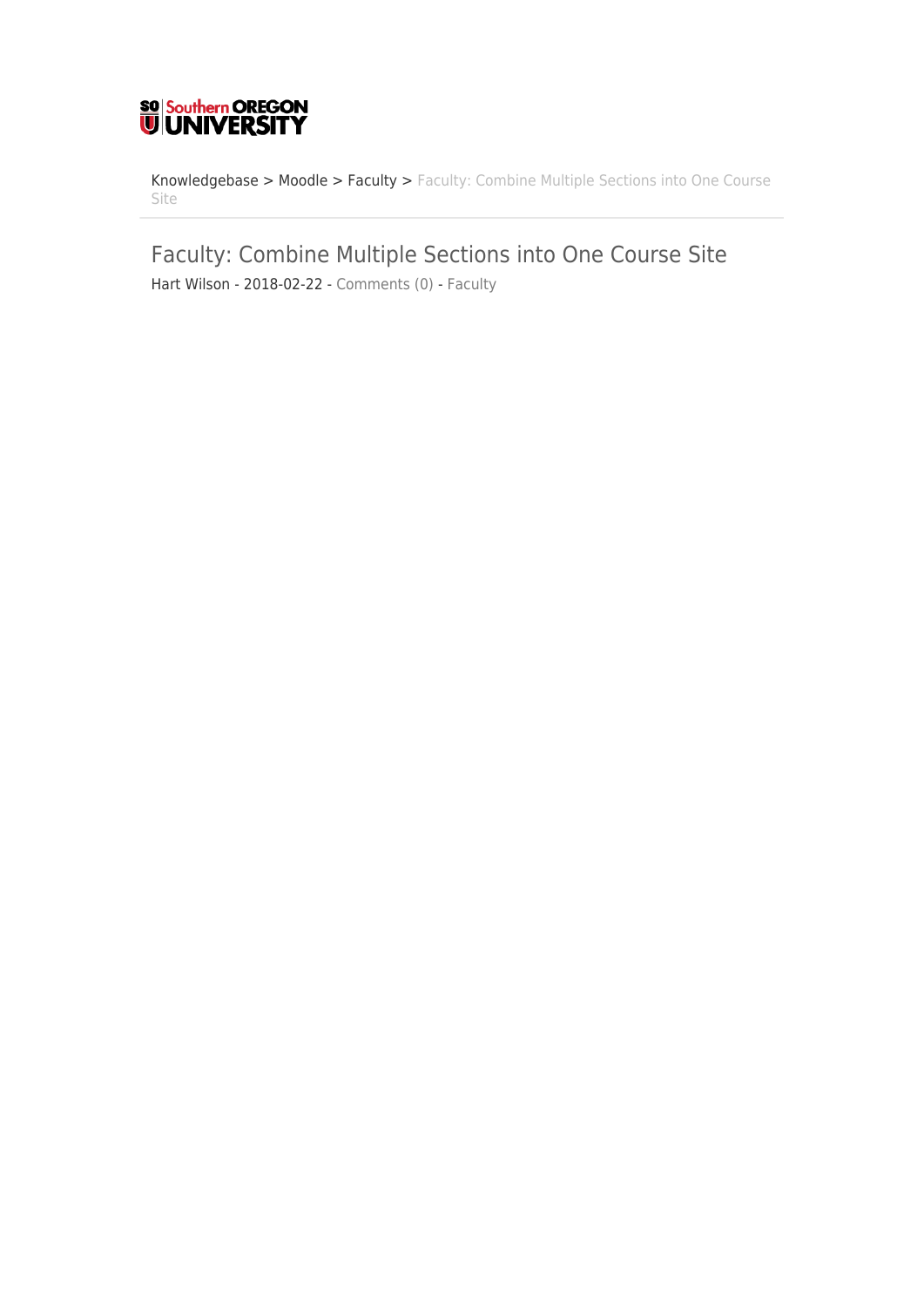

Faculty teaching multiple sections of the same course may enroll students from multiple CRNs in a single Moodle site. **[Complete instructions](https://inside.sou.edu/assets/distanceeducation/docs/moodle/combine-enrollment.pdf)** may be downloaded for your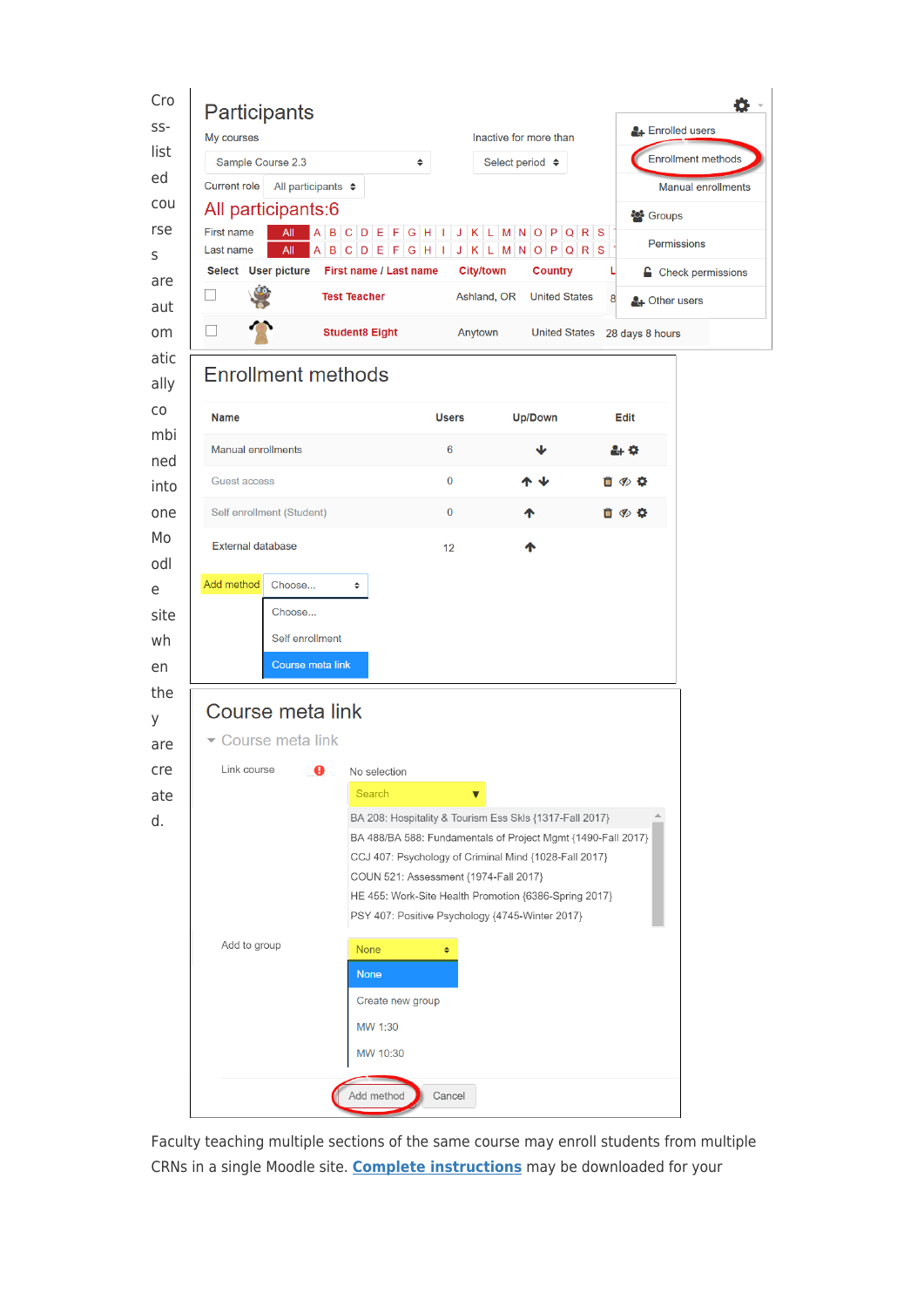## reference.

To combine enrollments from multiple sections in one course site, begin by selecting the site that will serve as the primary site for the course, also known as the "parent" course. Then follow these steps:

- 1. Open the parent course and click on **Participants** in the navigational panel on the left, then click on the admin gear in the upper right corner.
- 2. Click on **Enrollment methods**.
- 3. From the **Add method** pull-down menu, select **Course meta link**.
- 4. Use the **Link course** pull-down menu to display a list of course enrollments that could be added. Select the first course you wish to add. **Be sure to check the course name and CRN to be sure that you are choosing the correct section.**
- 5. Use the **Add to group** pull-down menu to assign the students to an existing group or create a new group named for the course they are enrolled from (you can rename it later).
- 6. Add the enrollment of that section to the parent course site by clicking on **Add method**.
- 7. Continue selecting CRN's until all desired sections have been added to the parent course site. You'll see the enrollment confirmed in the next screen. Enrollment can also be confirmed by clicking on **Enrolled users**, where students will be displayed as enrolled from Banner ("External database") or enrolled through the course meta link.

**Note**: The name of the parent course will remain the same; the added CRN(s) will not appear in the course title. You may wish to send your students an email directing them to the parent course that you will be making available to them. Students who register after you use a course meta link to combine enrollments will automatically be enrolled in the parent course site.

## **Uncombining Sites**

If you need to uncombine sites (best done **before** students post any work in your site!), follow steps one and two above to view the **Enrollment methods** page. Click on the **delete** button associated with the CRN that you wish to jettison. (Be sure to leave the External database enrollment just like it is—hiding the enrollment will remove the course from your list of courses!)

## **Unused Sites**

You and your students will remain enrolled in the course that you add to the parent course. As long as you don't make this course available to students, they won't even know it exists. Once you make the parent course available to students, it will appear in the **My courses** block on your home page.

## **Managing Your Combined Site**